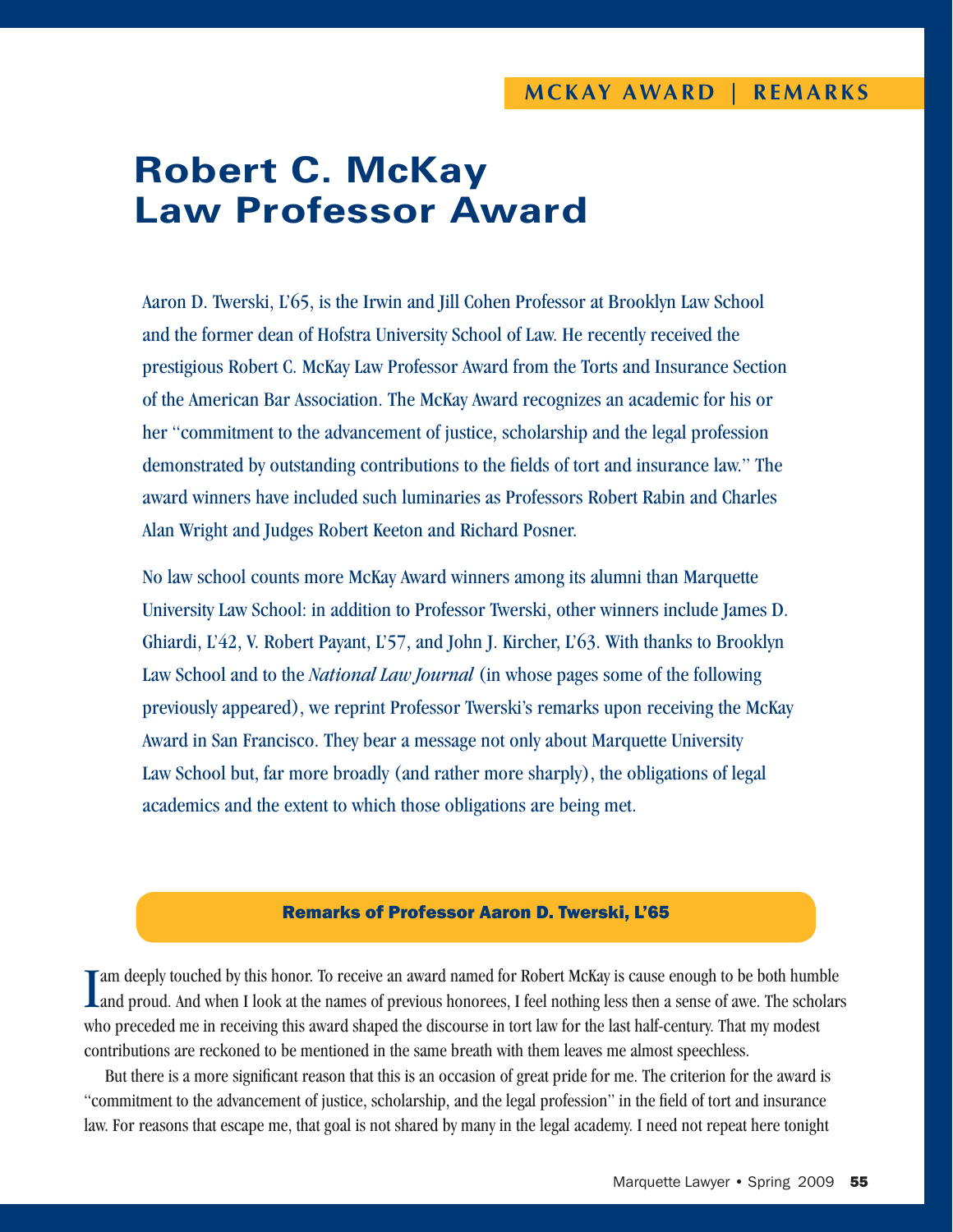the controversy that has swirled around the content of law reviews. Judges and lawyers have been telling us for over a decade that they no longer read the law reviews because they lack relevance to the work that they do—that organize and wade their way through these problems. But young scholars today shy away from doing traditional doctrinal scholarship. The prestigious law reviews appear less interested in publishing such works, and the young

the reviews are too theoretical and too esoteric. In short, we are being told that scholars are out of touch.

Let me be clear. The infusion into the legal academy of professors with doctorates in economics, philosophy, psychology, and sociology has brought perspectives into the law school curriculum that have enriched the academy and brought new insights into the law. But the idea that the legal academy is a closed club whose members speak only to each other and not to the bench and bar is decidedly not healthy. If interdisciplinary work is to have an impact on the changing face of the law, it must be made accessible to the lawyers and judges who are not schooled in other



scholars are justifiably afraid that when tenure time comes around their articles will be viewed as pedestrian. I often wonder whether William Prosser would be tenured today at a great law school. And I am almost certain that his article, "The Assault upon the Citadel," published in the *Yale Law Journal* in 1960, would not grace its pages today. It would be viewed as "too much case-crunching." Never mind that it accelerated the demise of privity and the adoption of strict tort liability in less than a decade.

We are told that lawyers and judges have no time to read because of their heavy workload. But they have time to read and digest the Restatements of Law

disciplines. And the scholars must demonstrate that the theories they set forth have real-world relevance—that they make a difference.

One additional point. Courts are faced daily with issues of incredible complexity and sophistication, and they need the thinking of the best and the brightest to help

and the lengthy comments that are appended to them, as well as the voluminous Reporters' Notes. Whereas citations to law reviews have plummeted, this year alone there were over 3,000 court citations to Restatements. Ah!—but you may say—the Restatements are anti-intellectual and black-letter law, not the product of sophisticated analysis